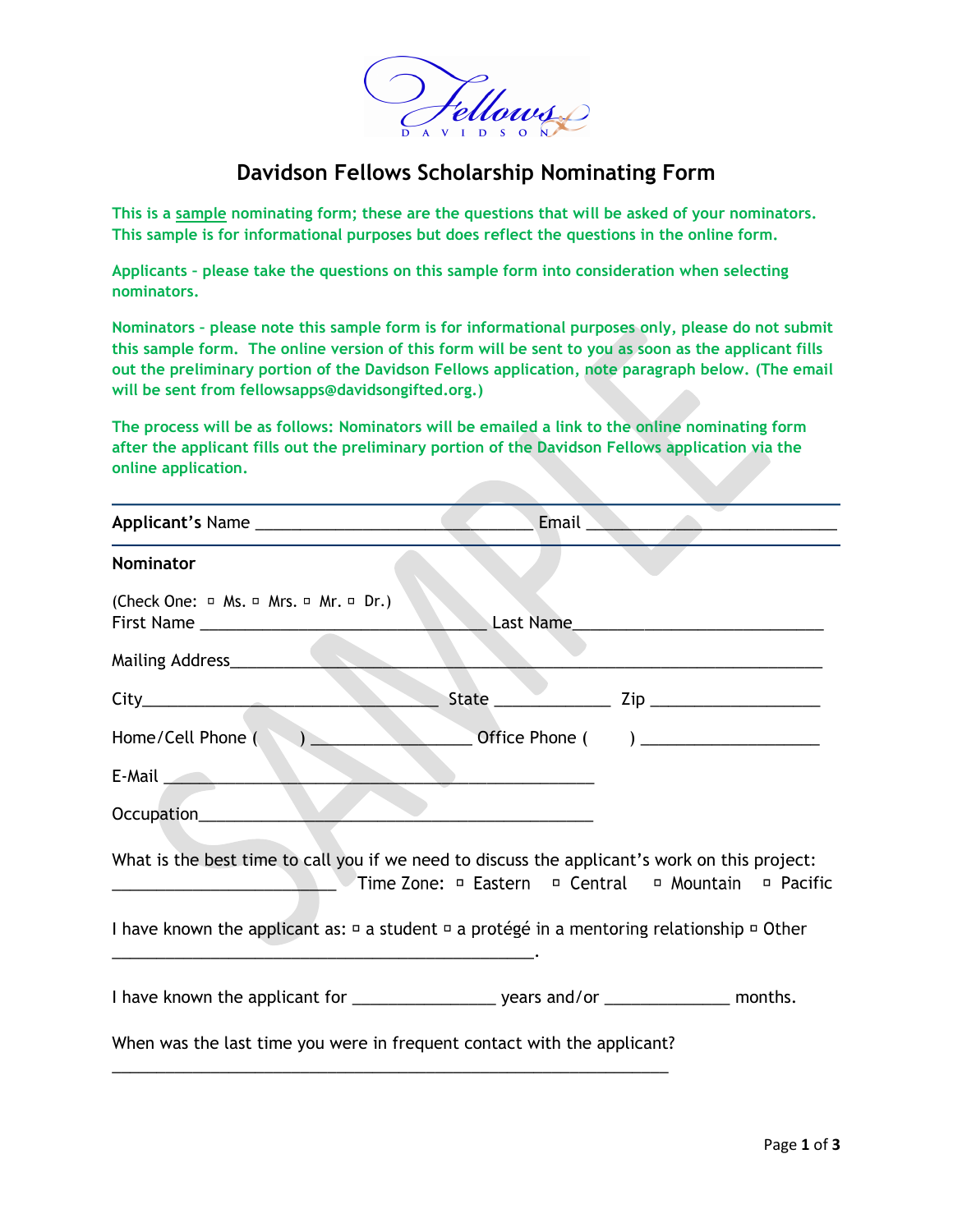

**How would you rate the applicant's submission for the Davidson Fellows Scholarship in the following areas?**

|                        | <b>Below Average</b> | Average | Good   | <b>Excellent</b> | <b>Unable to Rate</b> |
|------------------------|----------------------|---------|--------|------------------|-----------------------|
| Clarity                | ❏                    | □       | □      | ❏                | □                     |
| Comprehensiveness      | ❏                    | П       | ❏      | ❏                | □                     |
| Creativity             | ❏                    | П       | □      | $\Box$           | □                     |
| Design                 | ❏                    | О       | ❏      | ◪                | ❏                     |
| Importance             | □                    | ◻       | $\Box$ | 口                | □                     |
| Interpretation         | ❏                    | П       | П      | $\Box$           | $\Box$                |
| <b>Validity</b>        | $\Box$               |         | $\Box$ |                  | $\Box$                |
| <b>Field Knowledge</b> | o                    |         |        | $\Box$           | □                     |

**Please evaluate the applicant on the following characteristics, as they relate to his/her work on this submission:** 

|                                | <b>Below Average</b> | Average | Good                        | <b>Excellent</b>         | <b>Unable to Rate</b> |
|--------------------------------|----------------------|---------|-----------------------------|--------------------------|-----------------------|
| <b>Analytical Ability</b>      | $\Box$               | $\Box$  | ❏                           | п                        | ◻                     |
| <b>Creative Thought</b>        | Q                    | О       | ❏                           | □                        | ◘                     |
| <b>Disciplined Work Habits</b> | $\Box$               | ❏       | □                           | . .                      | ◻                     |
| Independence                   | $\Box$               | □       | ◻                           | $\overline{\phantom{a}}$ | ◻                     |
| Initiative                     | $\Box$               | □       | ◻                           | П                        | ◻                     |
| <b>Motivation</b>              | ◻                    | ◻       | □                           | □                        | ◻                     |
| <b>Resourcefulness</b>         | □                    | ◻       | ◻                           | $\overline{\phantom{a}}$ | □                     |
| Confidence                     | П                    | n       | ◻                           |                          | ◻                     |
| <b>Expression of Ideas</b>     |                      |         | $\mathcal{L}_{\mathcal{A}}$ |                          | п                     |